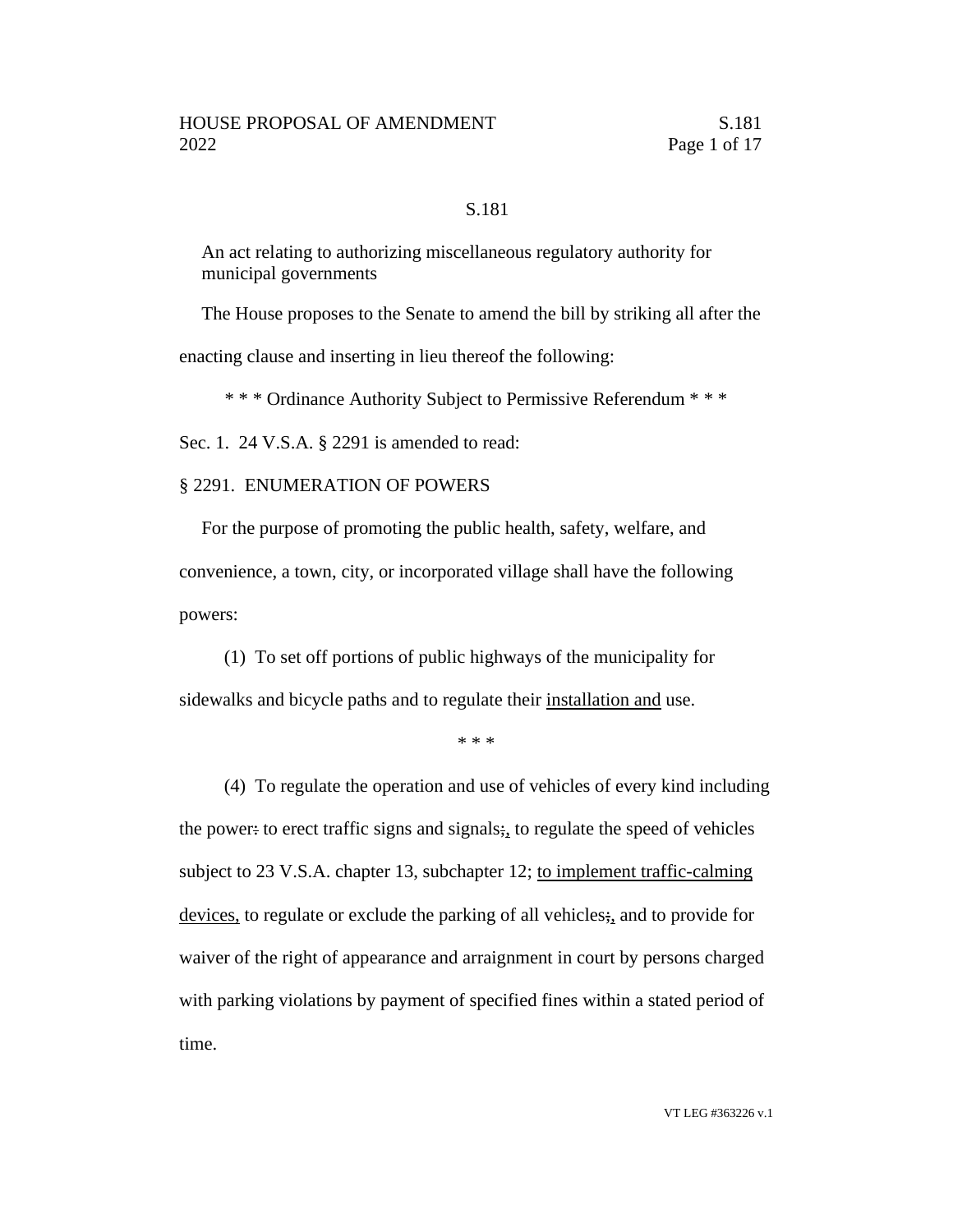\* \* \*

(6) To regulate the location, installation, maintenance, repair, and removal of utility poles, wires and conduits, water pipes or mains, storm drains, or gas mains and sewers, upon, under, or above public highways or public property of the municipality.

\* \* \*

(13) To compel the cleaning or repair of any premises that in the judgment of the legislative body is dangerous to the health or safety of the public and to establish health and safety standards for premises within the municipality in order to protect the public or prevent physical injury to other properties in the vicinity.

\* \* \*

\* \* \* Municipal Authority Subject to Voter Approval \* \* \* Sec. 2. 17 V.S.A. § 2645a is added to read:

### § 2645a. CHARTERED MUNICIPALITIES; VOTE TO SUSPEND

### CHARTER AUTHORITY AND RELY ON GENERAL

# MUNICIPAL LAW

(a) A municipality may propose to suspend for not more than three years specific authority granted in the municipality's charter and instead use laterenacted general municipal authority granted to all Vermont municipalities by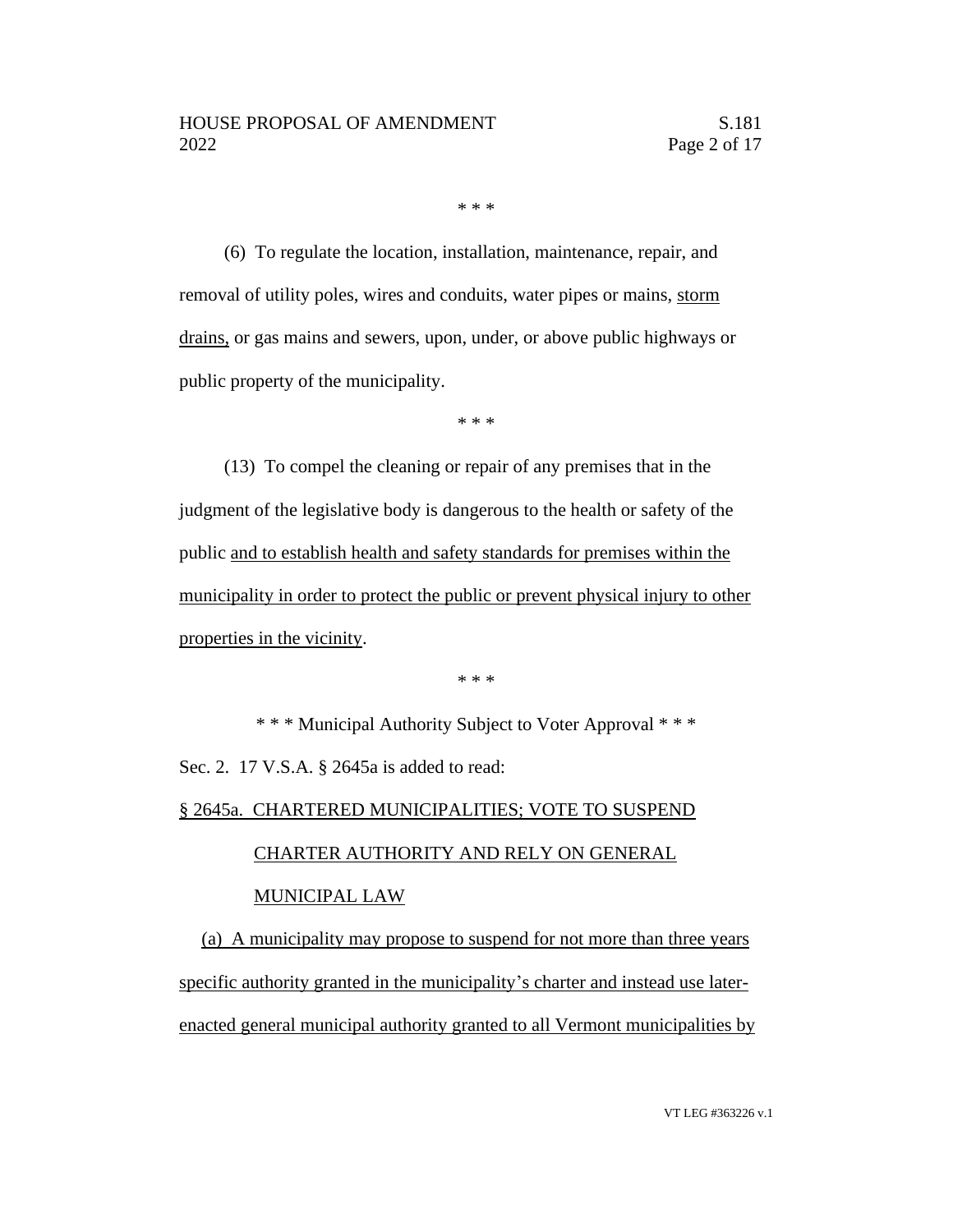the General Assembly, provided that the proposal is approved by the voters at any annual or special meeting warned for that purpose.

(b) The proposal may be made by the legislative body of the municipality or by petition of five percent of the voters of the municipality. The proposal shall specifically identify and contain the later-enacted general law that the municipality proposes to use in lieu of the charter provision.

(c) If the proposal is approved by a majority of voters at an annual or special meeting warned for that purpose, then the municipal clerk shall certify the results of the vote to the House and Senate Committees on Government Operations.

(d) Annually on or before November 15, the Office of Legislative Counsel shall prepare a list of the charter provisions that are subject to a repeal review pursuant to this section.

Sec. 3. 17 V.S.A. § 2646a is added to read:

§ 2646a. TOWN OFFICERS; TOWN VOTE TO ALLOW ELECTION OF

# NONRESIDENTS

(a)(1) Notwithstanding section 2646 of this subchapter, a municipality may propose to allow individuals who are residents of the State, but not residents of the municipality, to be elected or appointed town officers. However, this section shall not apply to members of the legislative body of the municipality or justices of the peace. For the municipality's boards or commissions that are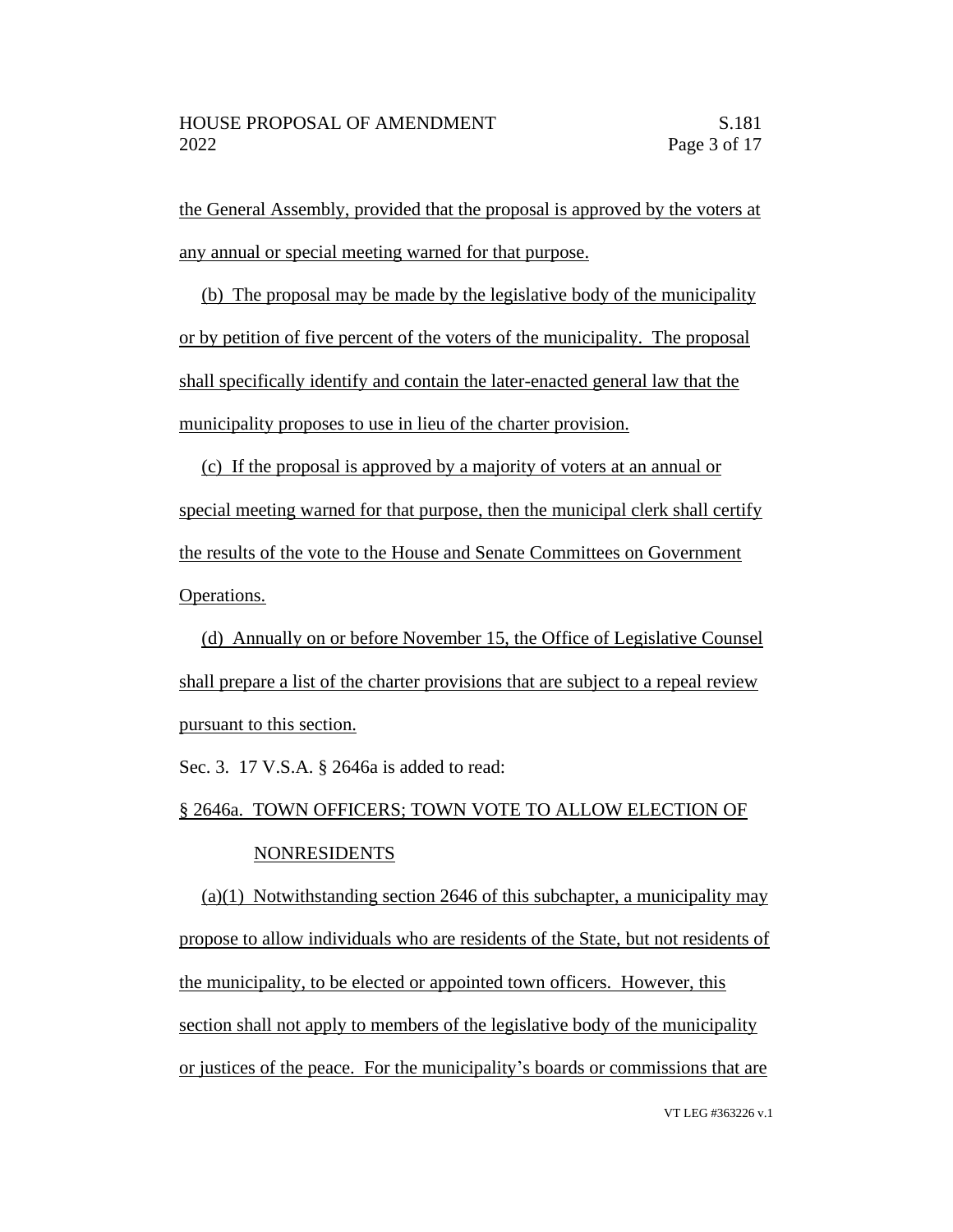established by State law and are required to be composed of residents, the majority of the members of the boards or commissions shall be residents of the municipality.

(2) The proposal must be approved by the voters at any annual or special meeting warned for that purpose.

(b) The proposal may be made by the legislative body of the municipality or by petition of five percent of the voters of the municipality. The proposal shall identify the town office that may be filled by a nonresident.

Sec. 4. 17 V.S.A. § 2651a is amended to read:

§ 2651a. CONSTABLES; APPOINTMENT; REMOVAL; ELIMINATION

# OF OFFICE

\* \* \*

 $(d)(1)$  A town may vote at an annual meeting to eliminate the office of constable.

(2) If a town votes to eliminate the office of constable, the selectboard shall appoint a town officer to discharge the constable's duties, if any, subject to 24 V.S.A. § 1936a. The town officer shall proceed in the discharge of the constable's duties in the same manner and be subject to the same liabilities as are established by law for constables.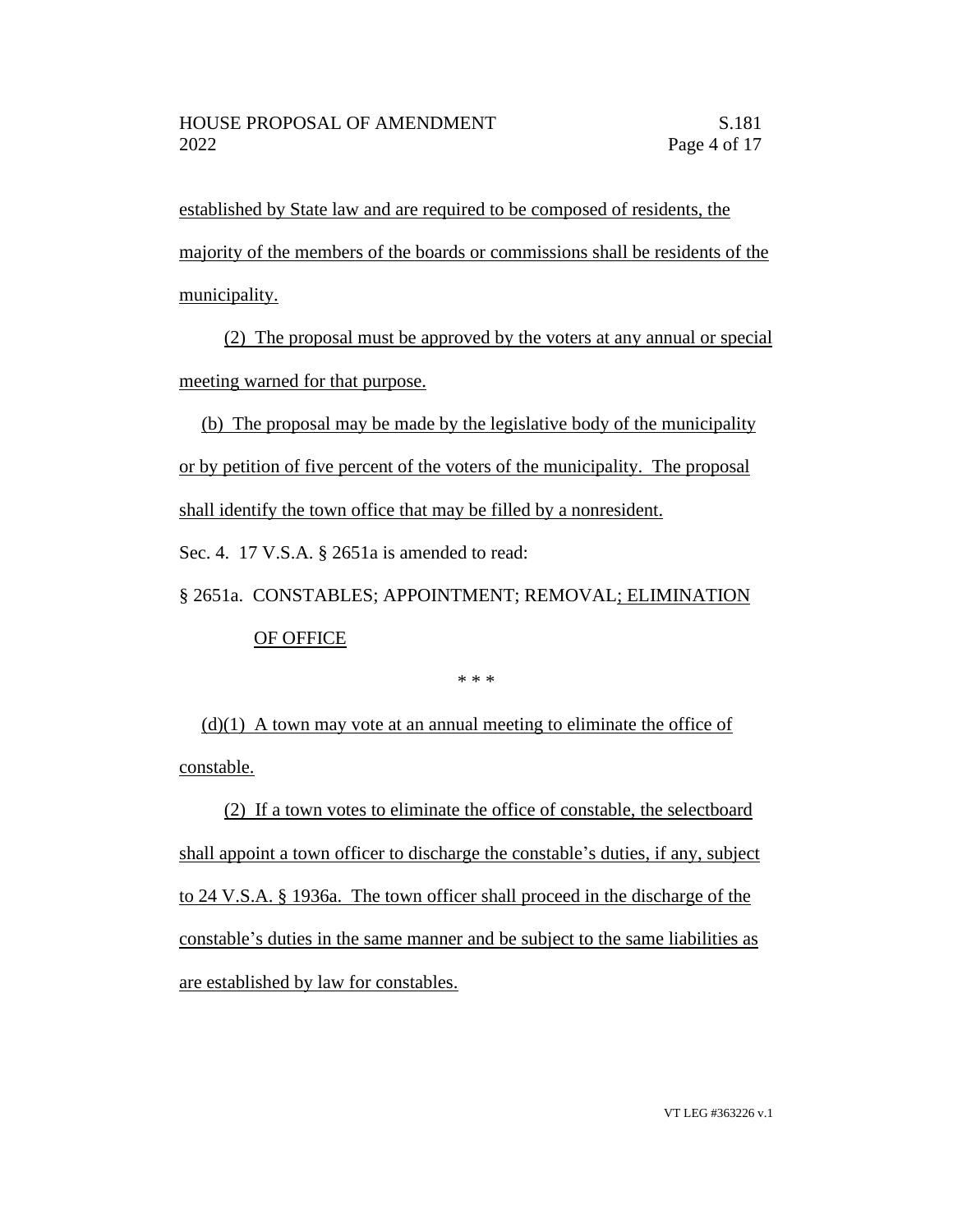(3) A vote to eliminate the office of constable shall remain in effect until rescinded by majority vote of the registered voters present and voting at an annual meeting warned for that purpose.

(4) The term of office of any constable in office on the date a town votes to eliminate that office shall expire on the 45th day after the vote or on the date upon which the selectboard appoints a town officer under this subsection, whichever occurs first.

Sec. 5. 24 V.S.A. § 4460 is amended to read:

§ 4460. APPROPRIATE MUNICIPAL PANELS

\* \* \*

(c) In the case of an urban municipality or of a rural town where the planning commission does not serve as the board of adjustment or the development review board, members of the board of adjustment or the development review board shall be appointed by the legislative body, the number and terms of office of which shall be determined by the legislative body subject to the provisions of subsection  $(a)(b)$  of this section. The municipal legislative body may appoint alternates to a planning commission, a board of adjustment, or a development review board for a term to be determined by the legislative body. Alternates may be assigned by the legislative body to serve on the planning commission, the board of adjustment, or the development review board in situations when one or more members of

VT LEG #363226 v.1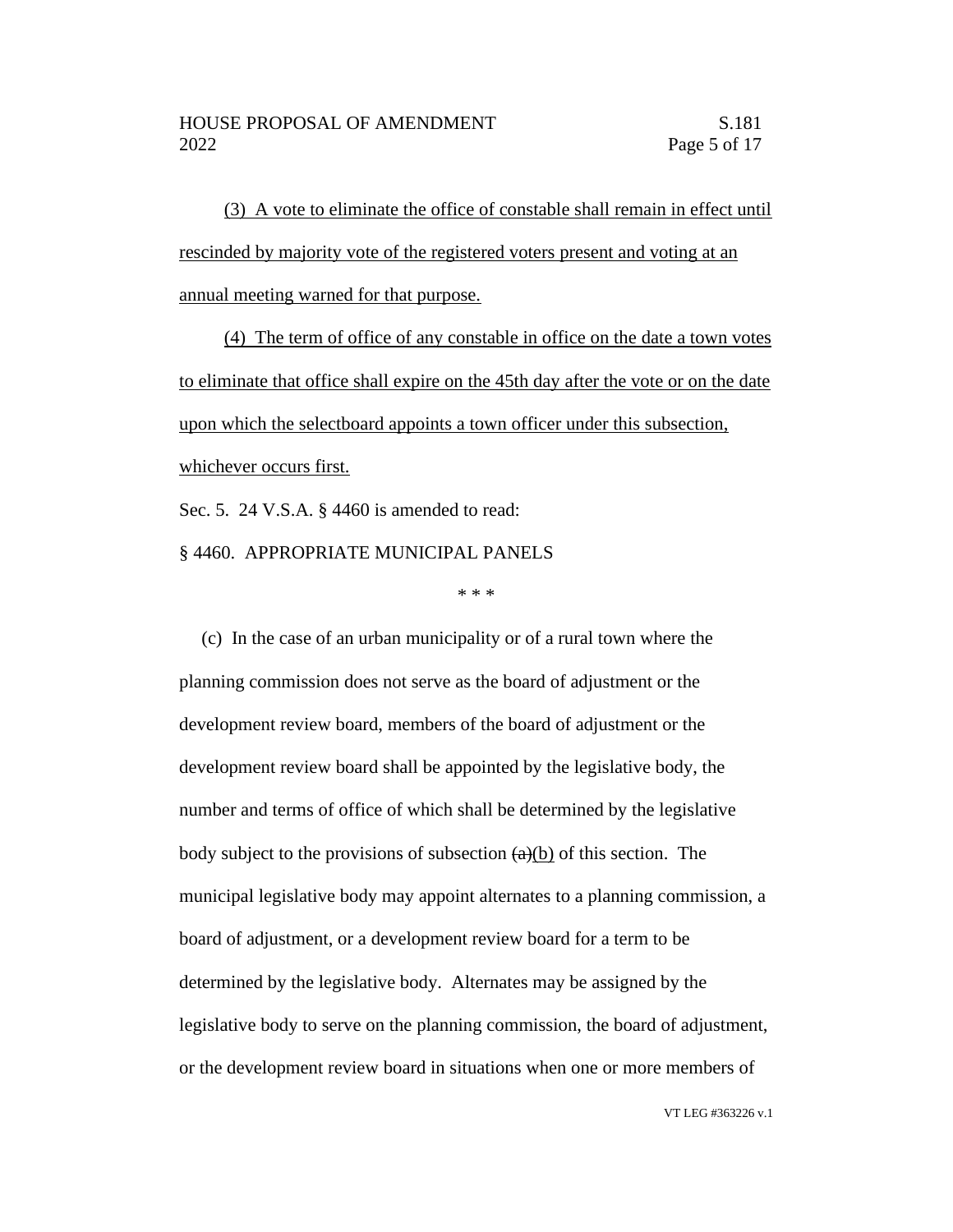the board are disqualified or are otherwise unable to serve. Vacancies shall be filled by the legislative body for the unexpired terms and upon the expiration of such terms. Each member of a board of adjustment or a development review board may be removed for cause by the legislative body upon written charges and after public hearing. If a development review board is created, provisions of this subsection regarding removal of members of the board of adjustment shall not apply.

\* \* \*

(f) Notwithstanding subsections (b) and (c) of this section, a municipality may vote at an annual or special meeting to change the number of members that may be appointed to a board of adjustment or development review board.

(1) The proposal to change the number of members serving on a board may be brought by the legislative body or by petition of five percent of the voters of the municipality.

(2) If the number of members on a board is reduced, the members with the nearest expiration of their term of office shall serve until the expiration of that term and then the office shall terminate.

Sec. 6. 24 V.S.A. § 4322 is amended to read:

### § 4322. PLANNING COMMISSION; MEMBERSHIP

(a) A planning commission shall have not less than three nor more than nine voting members. All members may be compensated and reimbursed by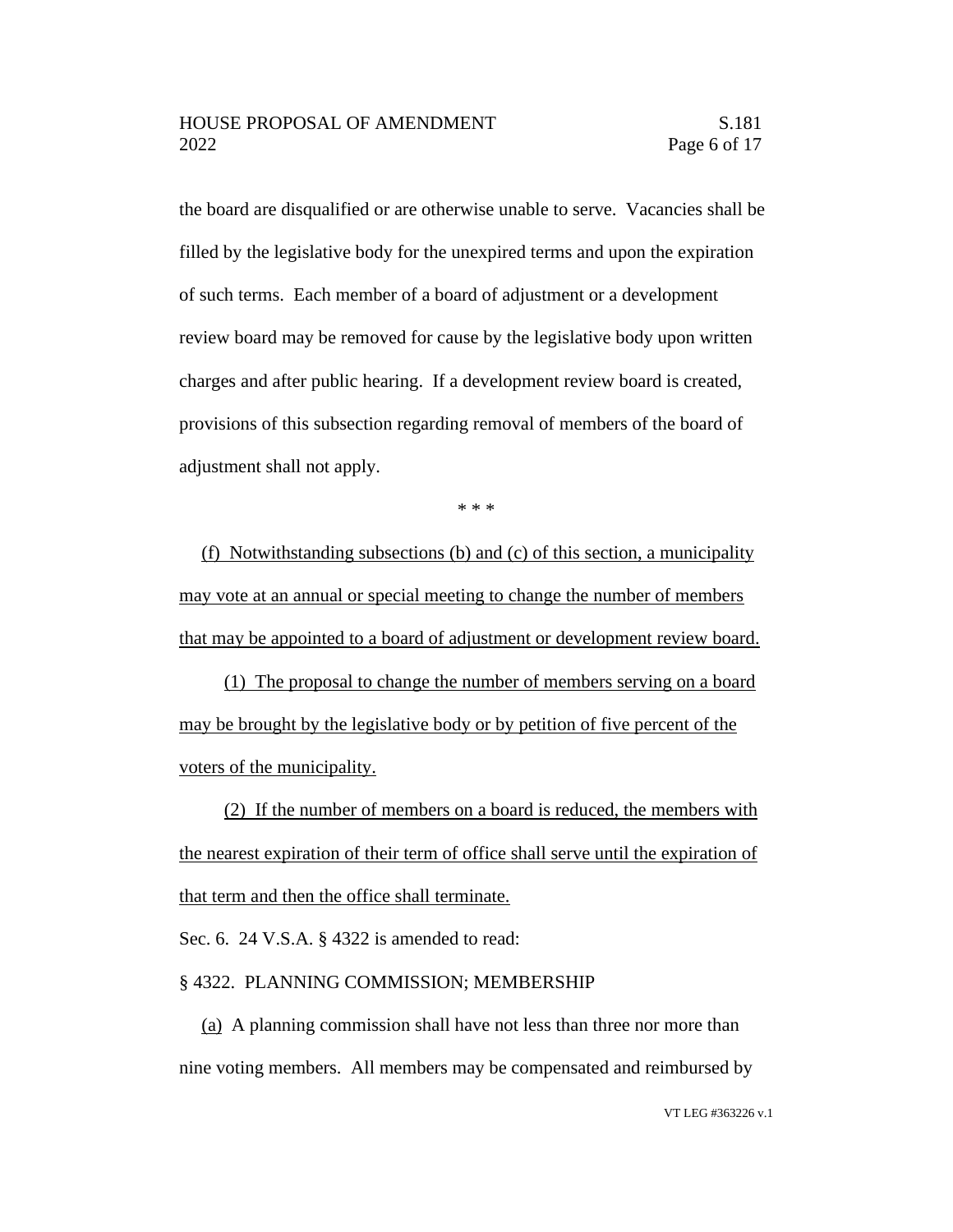the municipality for necessary and reasonable expenses. At least a majority of the members of a planning commission shall be residents of the municipality.

(b) The selectboard legislative body of a rural town, or not more than two elected or appointed officials of an urban municipality who are chosen by the legislative body of the urban municipality, shall be nonvoting ex officio members of a planning commission. If a municipality has an energy coordinator under chapter 33, subchapter 12 of this title, the energy coordinator may be a nonvoting ex officio member of the planning commission.

(c) Notwithstanding subsection (a) of this section:

(1) for an appointed planning commission, the legislative body may change the number of members that may be appointed to the commission; and

(2) for an elected planning commission, a municipality may vote at an annual or special meeting to change the number of members that may be elected to the commission.

(d) Notwithstanding subsection  $4323(c)$  of this subchapter, if the number of members on an appointed or elected planning commission is reduced, the members with the nearest expiration of their term of office shall serve until the expiration of that term and then the office shall terminate.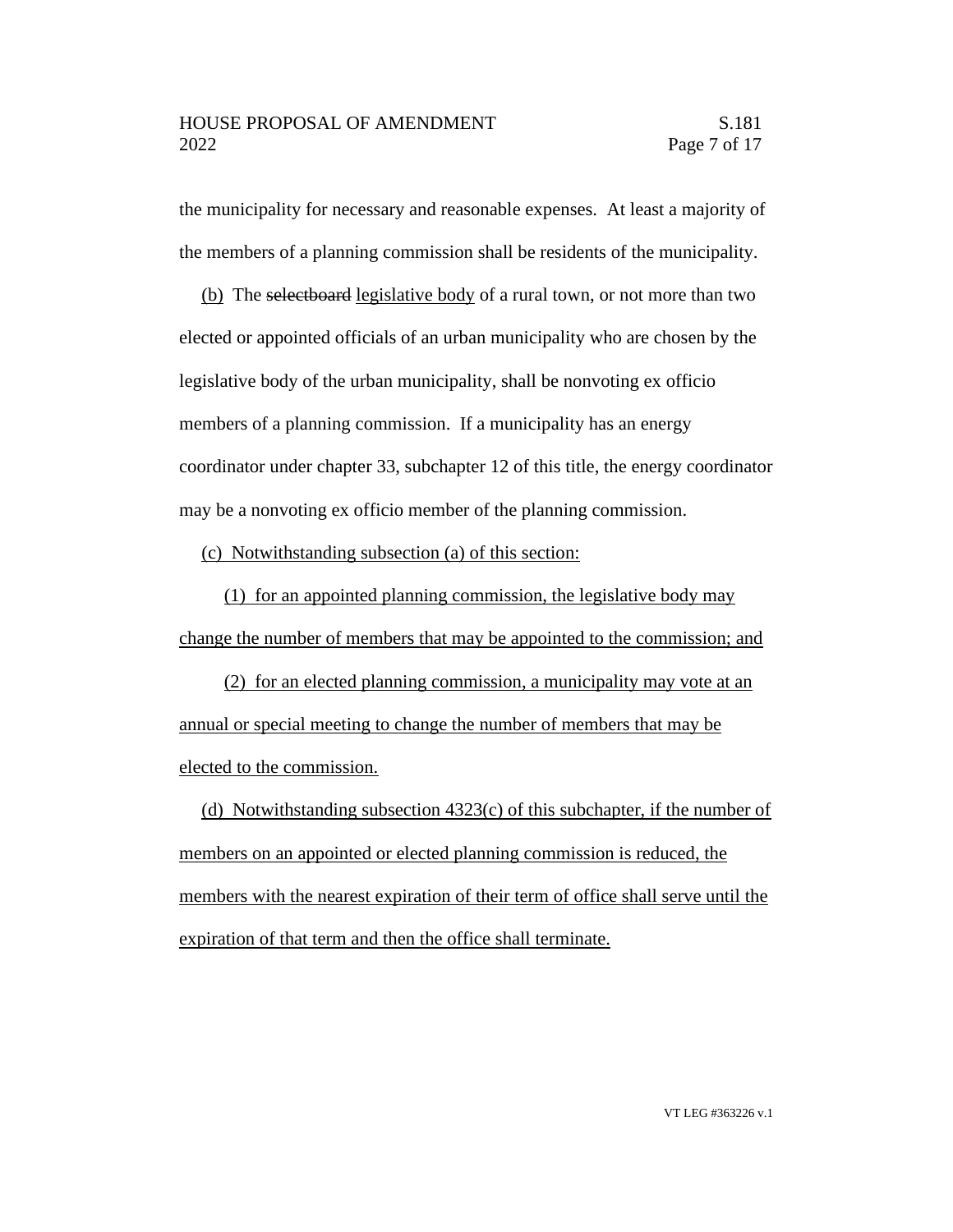\* \* \* Authority of Legislative Body without Voter Approval \* \* \*

Sec. 7. 18 V.S.A. § 5361 is amended to read:

## § 5361. APPROPRIATIONS AND REGULATIONS BY TOWNS

A town may vote sums of money necessary for purchasing, holding,

improving, and keeping in repair suitable grounds and other conveniences for burying the dead. The selectboard may make necessary regulations concerning public burial grounds and for fencing and keeping the same in proper order.

\* \* \* Emergency Provisions for the Operation of Government \* \* \*

Sec. 8. 1 V.S.A. § 312a is added to read:

#### § 312a. MEETINGS OF PUBLIC BODIES; STATE OF EMERGENCY

(a) As used in this section:

(1) "Affected public body" means a public body:

(A) whose regular meeting location is located in an area affected by a hazard; and

(B) that cannot meet in a designated physical meeting location due to a declared state of emergency pursuant to 20 V.S.A. chapter 1.

(2) "Hazard" means an "all-hazards" as defined in 20 V.S.A. § 2(1).

(b) Notwithstanding subdivisions  $312(a)(2)(D)$  and (c)(2) of this title,

during a declared state of emergency under 20 V.S.A. chapter 1: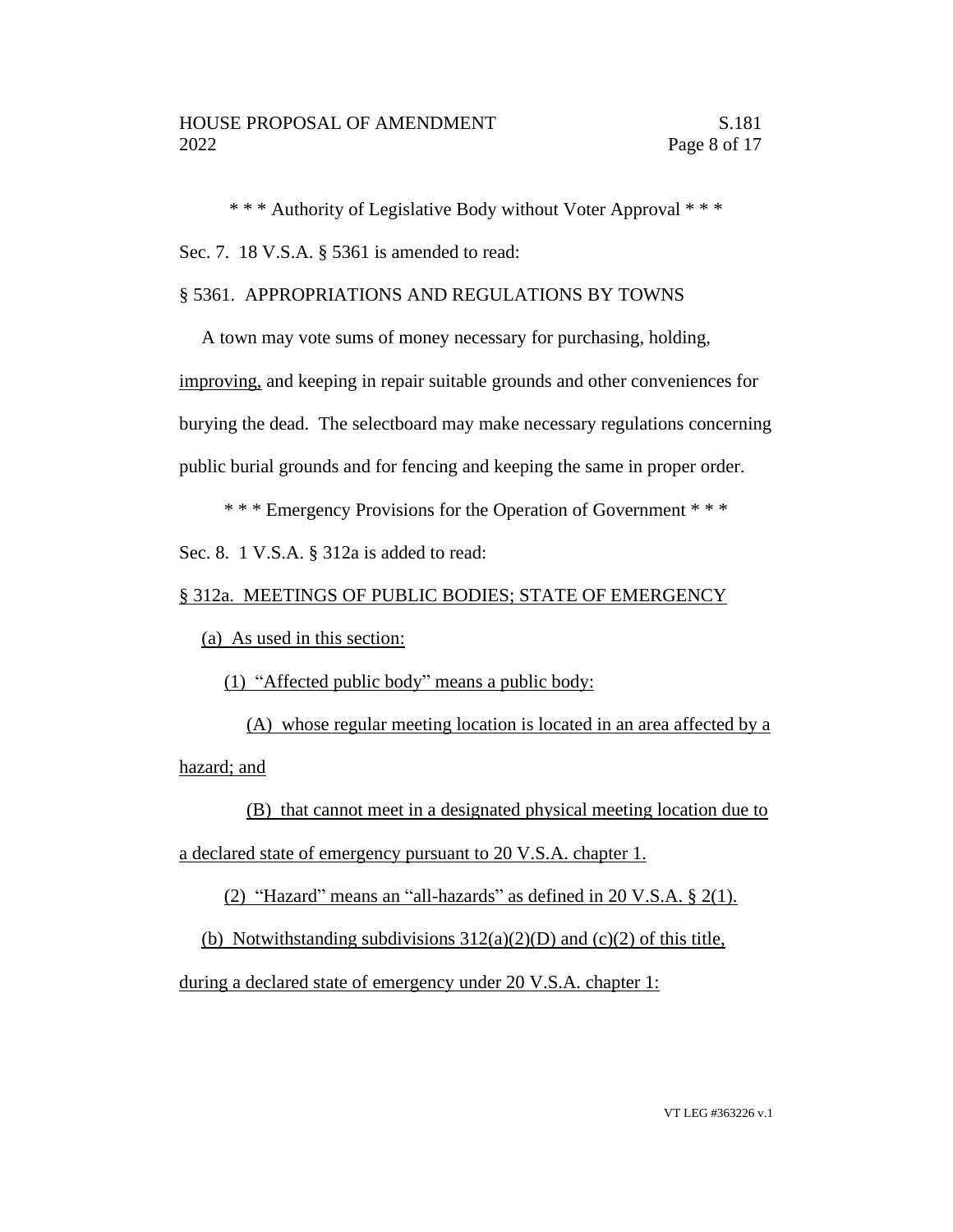(1) A quorum or more of an affected public body may attend a regular, special, or emergency meeting by electronic or other means without designating a physical meeting location where the public may attend.

(2) The members and staff of an affected public body shall not be required to be physically present at a designated meeting location.

(3) An affected public body of a municipality may post any meeting agenda or notice of a special meeting in two publicly accessible designated electronic locations in lieu of the two designated public places in the municipality, or in a combination of a designated electronic location and a designated public place.

(c) When an affected public body meets electronically under subsection (b) of this section, the affected public body shall:

(1) use technology that permits the attendance and participation of the public through electronic or other means;

(2) allow the public to access the meeting by telephone; and

(3) post information that enables the public to directly access and participate in meetings electronically and shall include this information in the published agenda for each meeting.

(d) Unless unusual circumstances make it impossible for them to do so, the legislative body of each municipality and each school board shall record any meetings held pursuant to this section.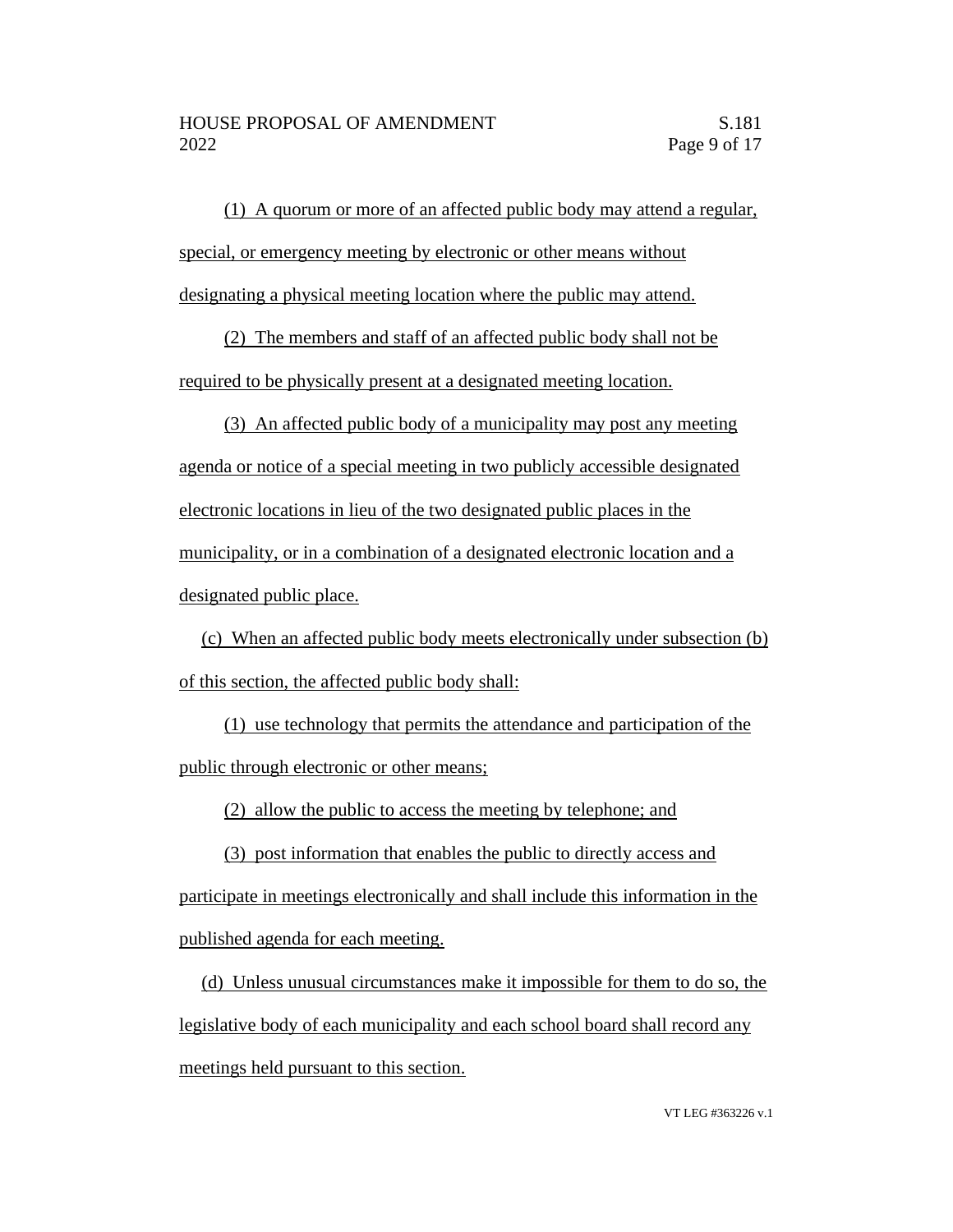(e) An affected public body of a municipality shall continue to post notices and agendas in or near the municipal clerk's office pursuant to subdivision  $312(c)(2)$  of this title and shall provide a copy of each notice or agenda to the newspapers of general circulation for the municipality. Sec. 9. 32 V.S.A. § 4404 is amended to read: § 4404. APPEALS FROM LISTERS AS TO GRAND LIST

\* \* \*

(c)(1) The board shall meet at the time and place so designated, and on that day and from day to day thereafter shall hear and determine such appeals until all questions and objections are heard and decided. Each property, the appraisal of which is being appealed, shall be inspected by a committee of not less than three members of the board who shall report to the board within 30 days from the hearing on the appeal and before the final decision pertaining to the property is given. If, after notice, the appellant refuses to allow an inspection of the property as required under this subsection, including the interior and exterior of any structure on the property, the appeal shall be deemed withdrawn. The board shall, within 15 days from the time of the report, certify in writing its notice of decision, with reasons, in the premises, and shall file such the notice with the town clerk who shall thereupon record the same in the book wherein the appeal was recorded and forthwith notify the appellant in writing of the action of such board, by certified mail. If the board

VT LEG #363226 v.1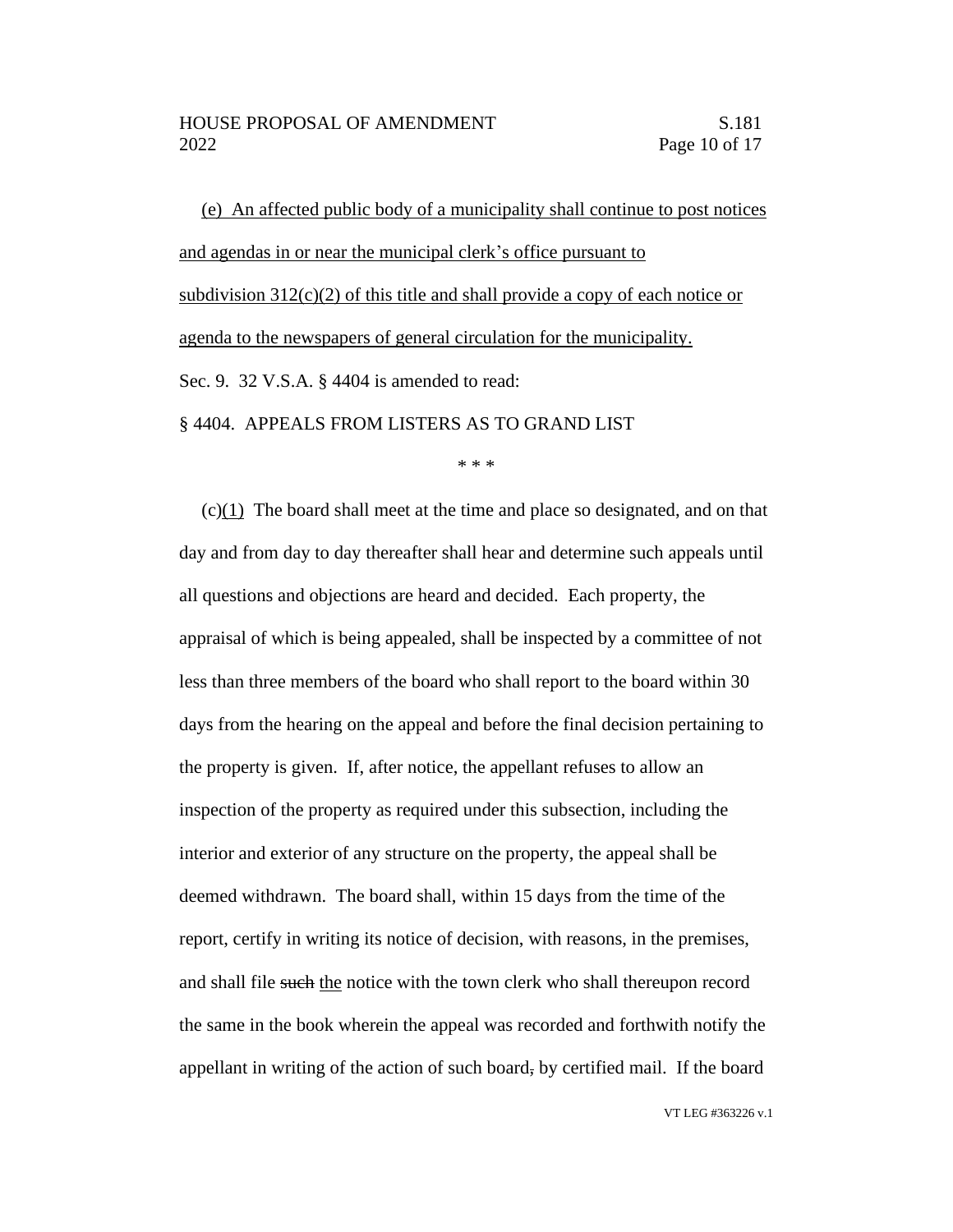## HOUSE PROPOSAL OF AMENDMENT S.181 2022 Page 11 of 17

does not substantially comply with the requirements of this subsection and if the appeal is not withdrawn by filing written notice of withdrawal with the board or deemed withdrawn as provided in this subsection, the grand list of the appellant for the year for which appeal is being made shall remain at the amount set before the appealed change was made by the listers; except, if there has been a complete reappraisal, the grand list of the appellant for the year for which appeal is being made shall be set at a value that will produce a tax liability equal to the tax liability for the preceding year. The town clerk shall immediately record the same in the book wherein the appeal was recorded and forthwith notify the appellant in writing of such the action, by certified mail. Thereupon the appraisal so determined pursuant to this subsection shall become a part of the grand list of such the person.

(2) During a declared state of emergency under 20 V.S.A. chapter 1, a board of civil authority within a municipality affected by an all-hazards event shall not be required to physically inspect any property that is the subject of an appeal. If the appellant requests in writing that the property be inspected for purposes of the appeal, a member or members of the board shall conduct the inspection through electronic means. If the appellant does not facilitate the inspection through electronic means, then the appeal shall be deemed withdrawn.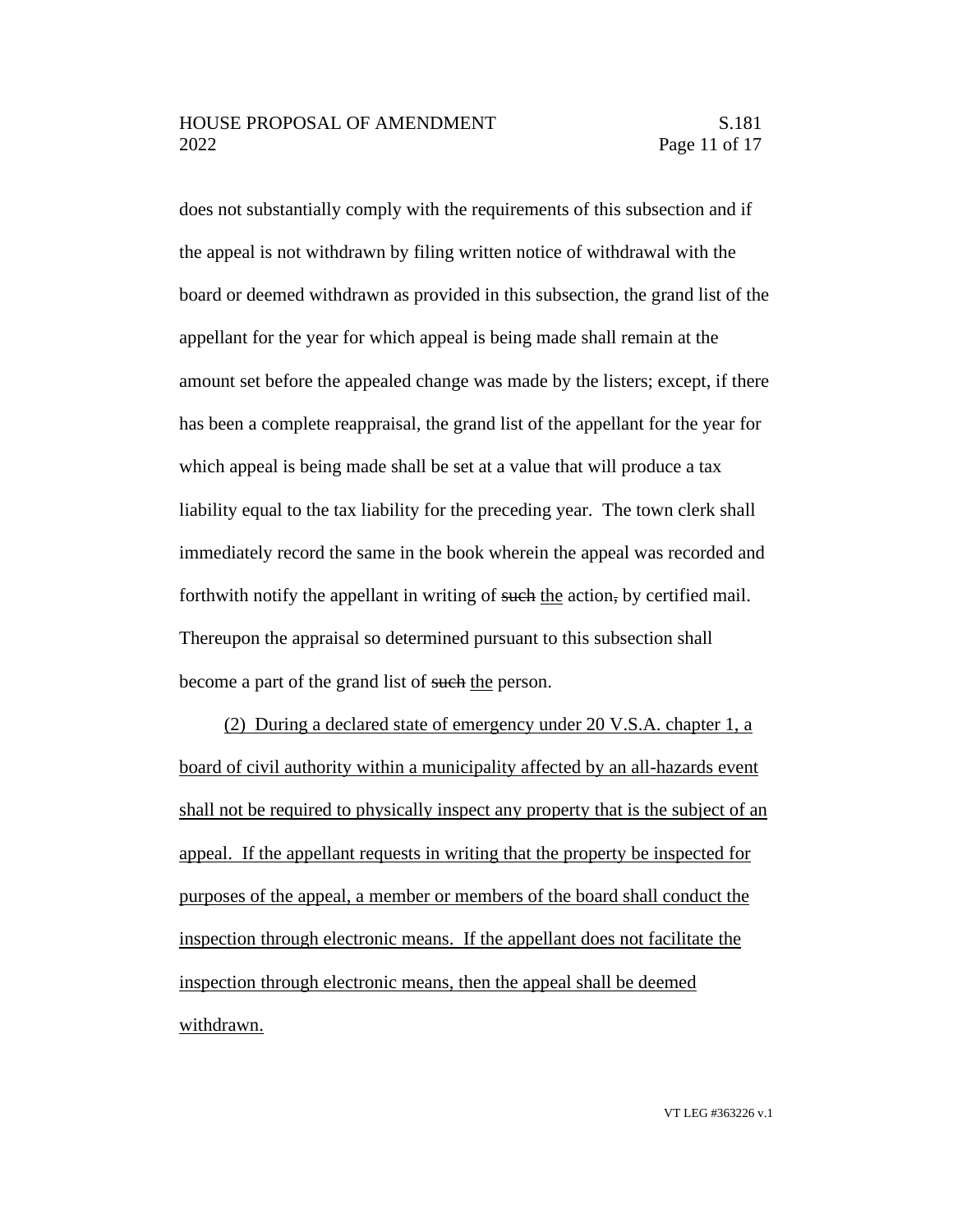(3) As used in this subsection, "electronic means" means the transmittal of video or photographic evidence by the appellant at the direction of the board members conducting the inspection.

(d) Listers and agents to prosecute and defend suits wherein a town is interested shall not be eligible to serve as members of the board while convened to hear and determine such appeals nor shall an appellant, his or her the appellant's servant, agent, or attorney be eligible to serve as a member of the board while convened to hear and determine any appeals. However, listers and agents to prosecute and defend suits wherein a town is interested shall be given the opportunity to defend the appraisals in question.

Sec. 10. 32 V.S.A. § 4467 is amended to read:

#### § 4467. DETERMINATION OF APPEAL

(a) Upon appeal to the Director or the court, the hearing officer or court shall proceed de novo and determine the correct valuation of the property as promptly as practicable and to determine a homestead and a housesite value if a homestead has been declared with respect to the property for the year in which the appeal is taken. The hearing officer or court shall take into account the requirements of law as to valuation, and the provisions of Chapter I, Article 9 of the Constitution of Vermont and the 14th Amendment to the Constitution of the United States.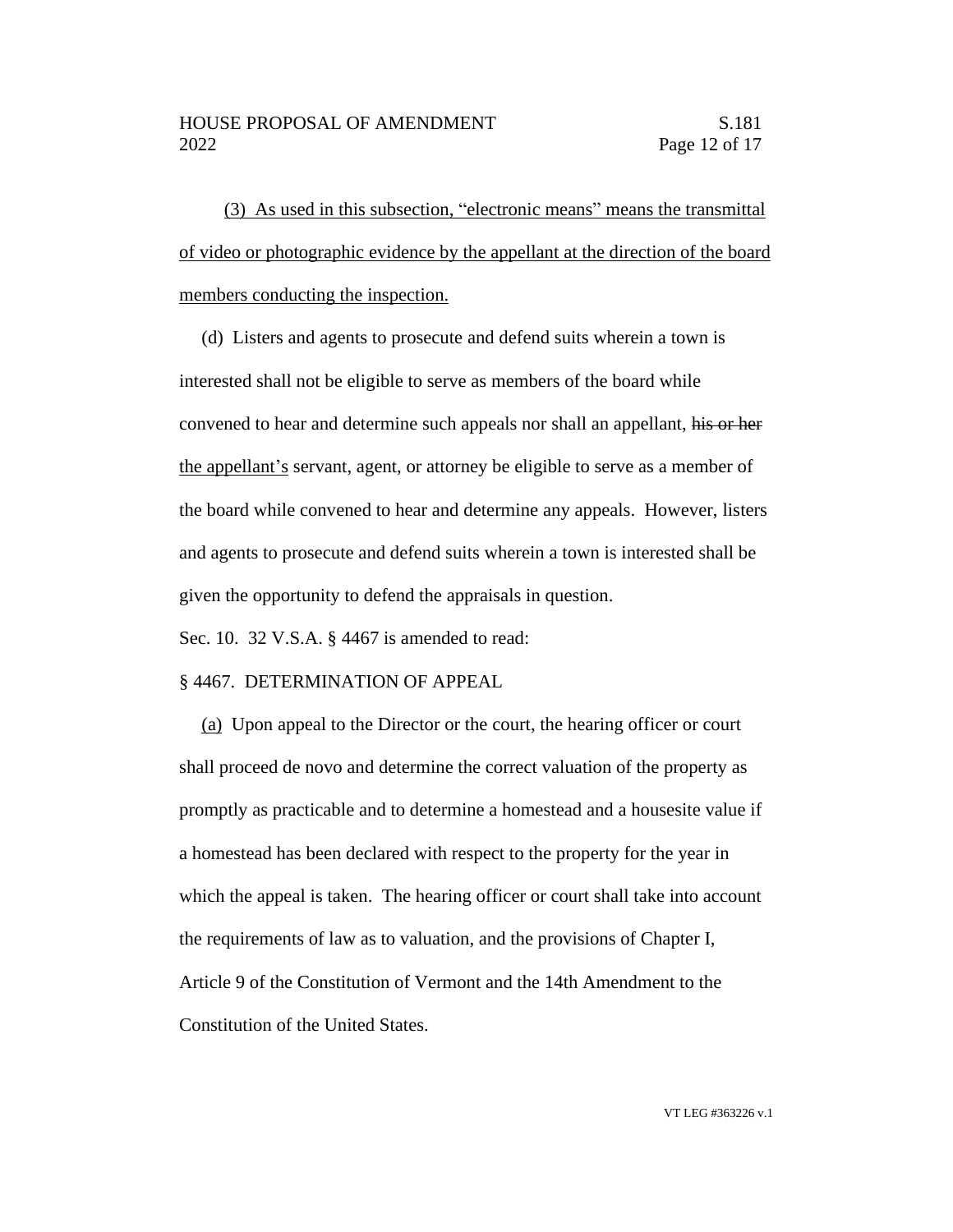(b) If the hearing officer or court finds that the listed value of the property subject to appeal does not correspond to the listed value of comparable properties within the town, the hearing officer or court shall set said the property in the list at a corresponding value. The findings and determinations of the hearing officer shall be made in writing and shall be available to the appellant.

 $(c)(1)$  If the appeal is taken to the Director, the hearing officer may inspect the property prior to making a determination, unless one of the parties requests an inspection, in which case the hearing officer shall inspect the property prior to making a determination. Within 10 days of the appeal being filed with the Director, the Director shall notify the property owner in writing of his or her the Director's option to request an inspection under this section.

(2) During a declared state of emergency under 20 V.S.A. chapter 1, a hearing officer shall not be required to physically inspect any property that is the subject of an appeal. If the appellant requests in writing that the property be inspected for purposes of the appeal, the hearing officer shall conduct the inspection through electronic means. If the appellant does not facilitate the inspection through electronic means, then the appeal shall be deemed withdrawn.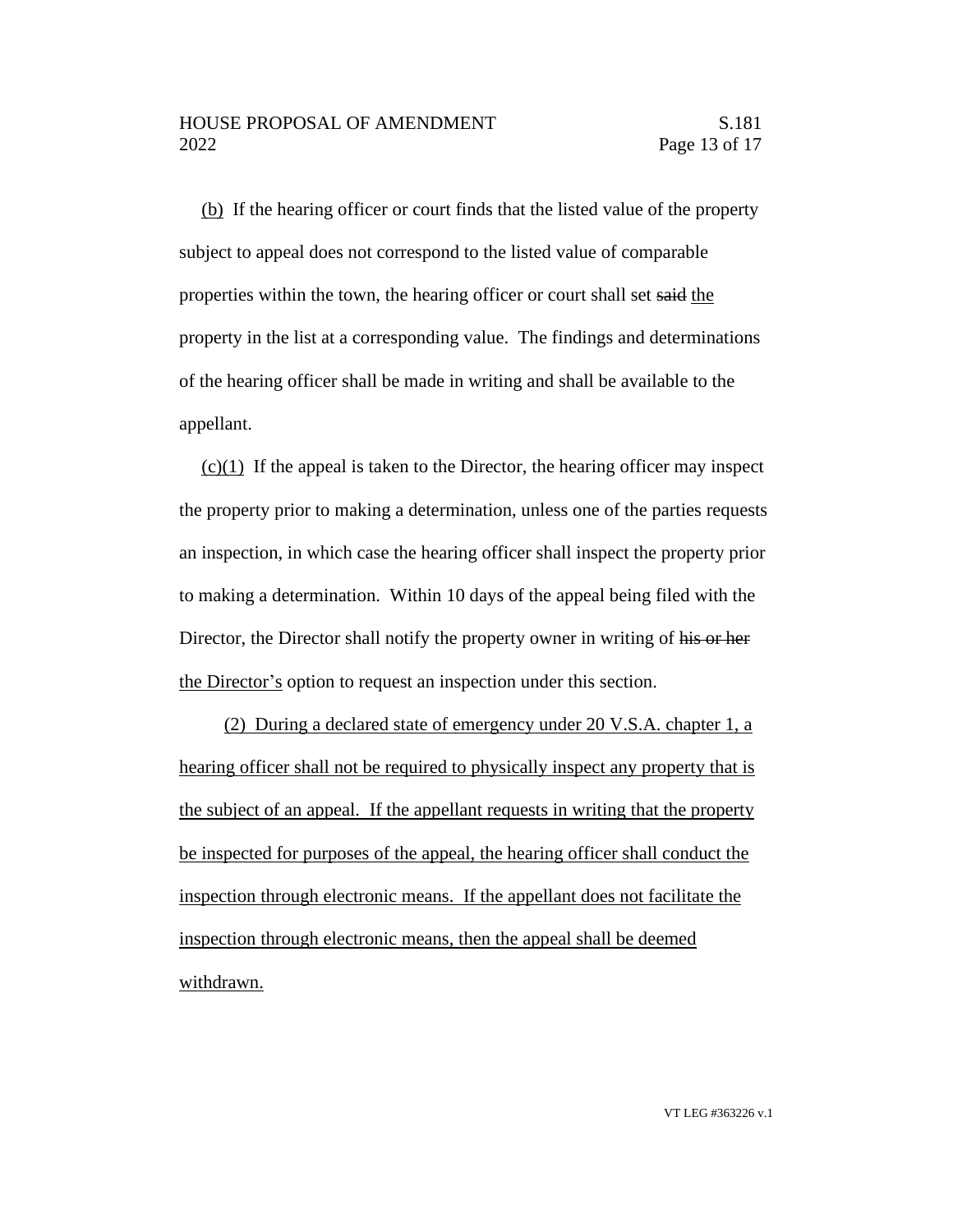(3) As used in this subsection, "electronic means" means the transmittal of video or photographic evidence by the appellant at the direction of the hearing officer conducting the inspection.

Sec. 11. 24 V.S.A. § 5152 is added to read:

# § 5152. DISCONNECTIONS PROHIBITED; STATE OF EMERGENCY

(a) Notwithstanding this chapter or any provision of law to the contrary, a municipality; a person who is permitted as a public water system pursuant to 10 V.S.A. chapter 56 and who provides another person water as a part of the operation of that public water system; or a company engaged in the collecting, sale, and distribution of water for domestic, industrial, business, or fire protection purposes that is regulated by the Public Utility Commission under 30 V.S.A. § 203(3) shall be prohibited from disconnecting any person from services during a declared state of emergency under 20 V.S.A. chapter 1, provided that:

(1) the state of emergency is declared in response to an all-hazards event that will cause financial hardship and the inability of ratepayers to pay for water or sewer services; and

(2) the all-hazards event does not require the water or sewer service provider to disconnect services to protect the health and safety of the public.

(b) A person or company that is subject to subsection (a) of this section may temporarily disconnect water or sewer services during the declared state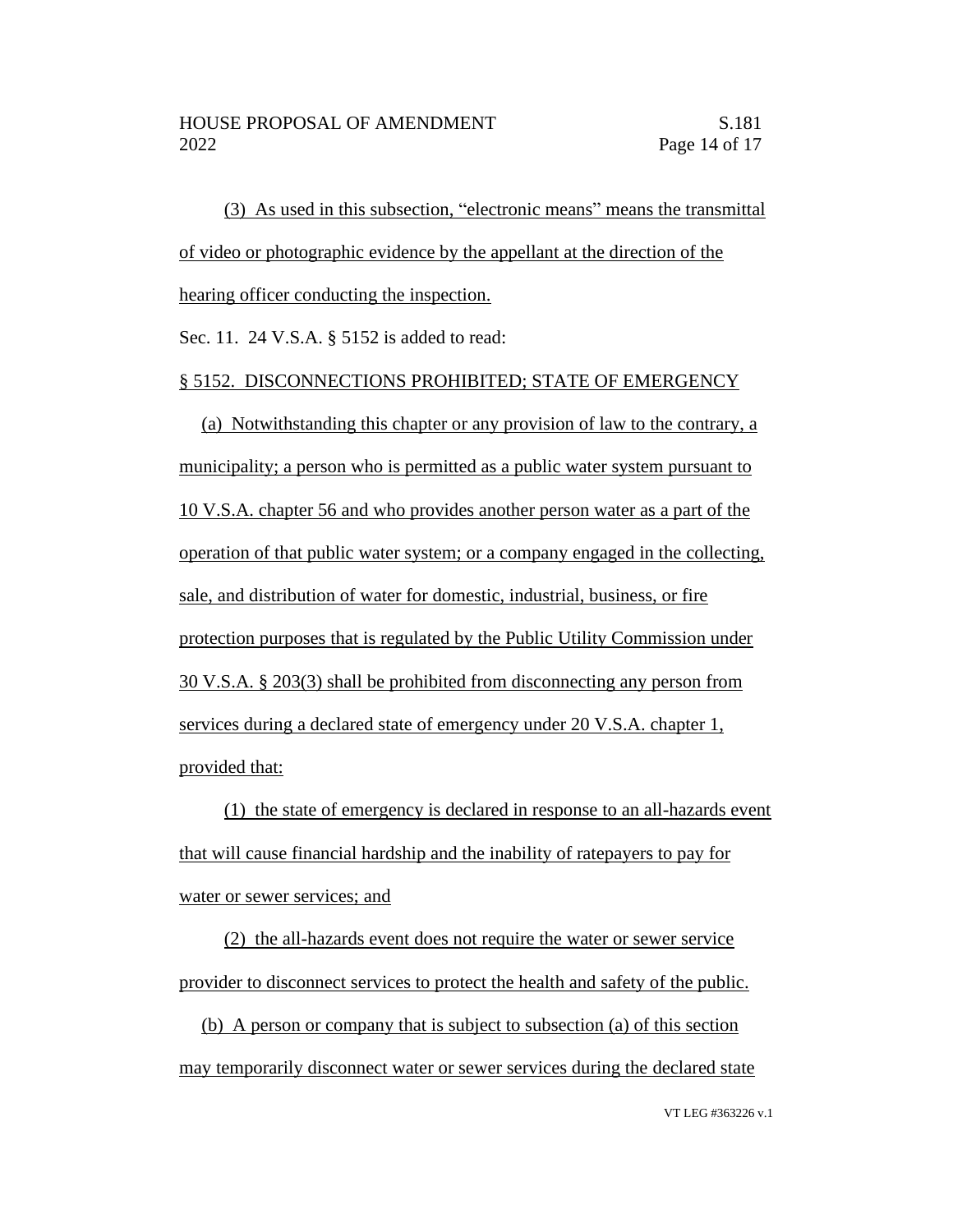of emergency when the temporary disconnection is necessary for the maintenance or repair of the water or sewer system.

 $(c)(1)$  A violation of subsection (a) of this section by a municipality or a person who is permitted as a public water system pursuant to 10 V.S.A. chapter 56 may be enforced by the Agency of Natural Resources pursuant to 10 V.S.A. chapter 201.

(2) A violation of subsection (a) of this section by a company engaged in the collecting, sale, and distribution of water for domestic, industrial, business, or fire protection purposes that is regulated by the Public Utility Commission under 30 V.S.A. § 203(3) may be enforced by the Public Utility Commission pursuant to 30 V.S.A. § 30.

(d) A ratepayer shall remain obligated for any amounts due to a water or sewer service provider subject to this section. The ratepayer shall have a minimum of 90 days after the end of the declared state of emergency to pay the amounts due.

Sec. 12. 20 V.S.A. § 47 is added to read:

§ 47. MUNICIPAL DEADLINES, PLANS, AND LICENSES; EXTENSION (a) During a state of emergency declared under this chapter, a municipal corporation may: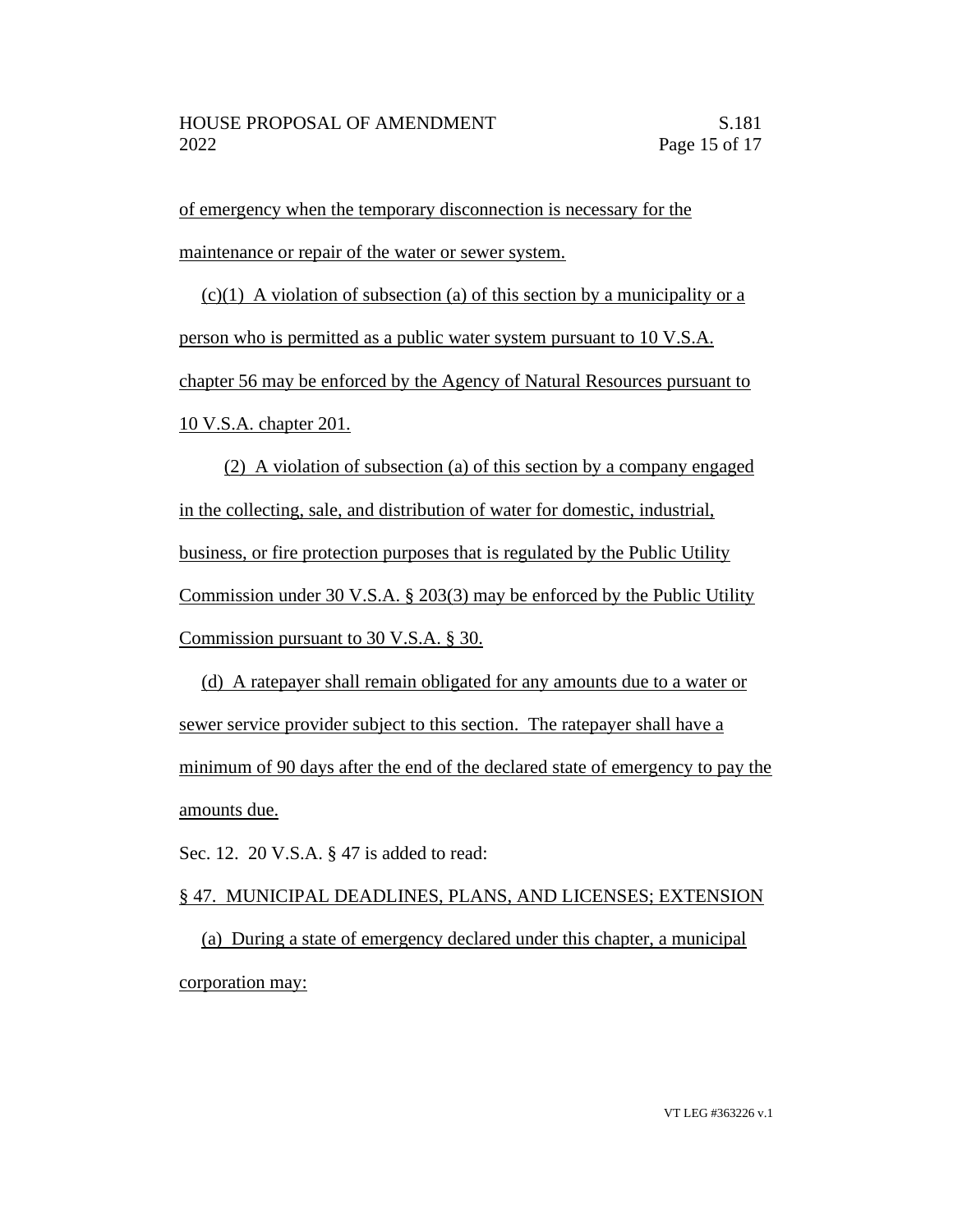(1) extend any statutory deadline applicable to municipal corporations, provided that the deadline does not relate to a license, permit, program, or plan issued or administered by the State or federal government; and

(2) extend or waive deadlines applicable to licenses, permits, programs, or plans that are issued by the municipal corporation.

(b) During a state of emergency declared under this chapter, any expiring license, permit, program, or plan issued by a municipal corporation that is due for renewal or review shall remain valid for 90 days after the date that the declared state of emergency ends.

Sec. 12a. 1 V.S.A. § 316 is amended to read:

§ 316. ACCESS TO PUBLIC RECORDS AND DOCUMENTS

\* \* \*

(i) If an agency maintains public records in an electronic format, nonexempt public records shall be available for copying in either the standard electronic format or the standard paper format, as designated by the party requesting the records. An If requested by the party requesting the records, an agency may, but is not required to, provide copies of public records in a nonstandard format, to create a public record, or to convert paper public records to electronic format.

\* \* \*